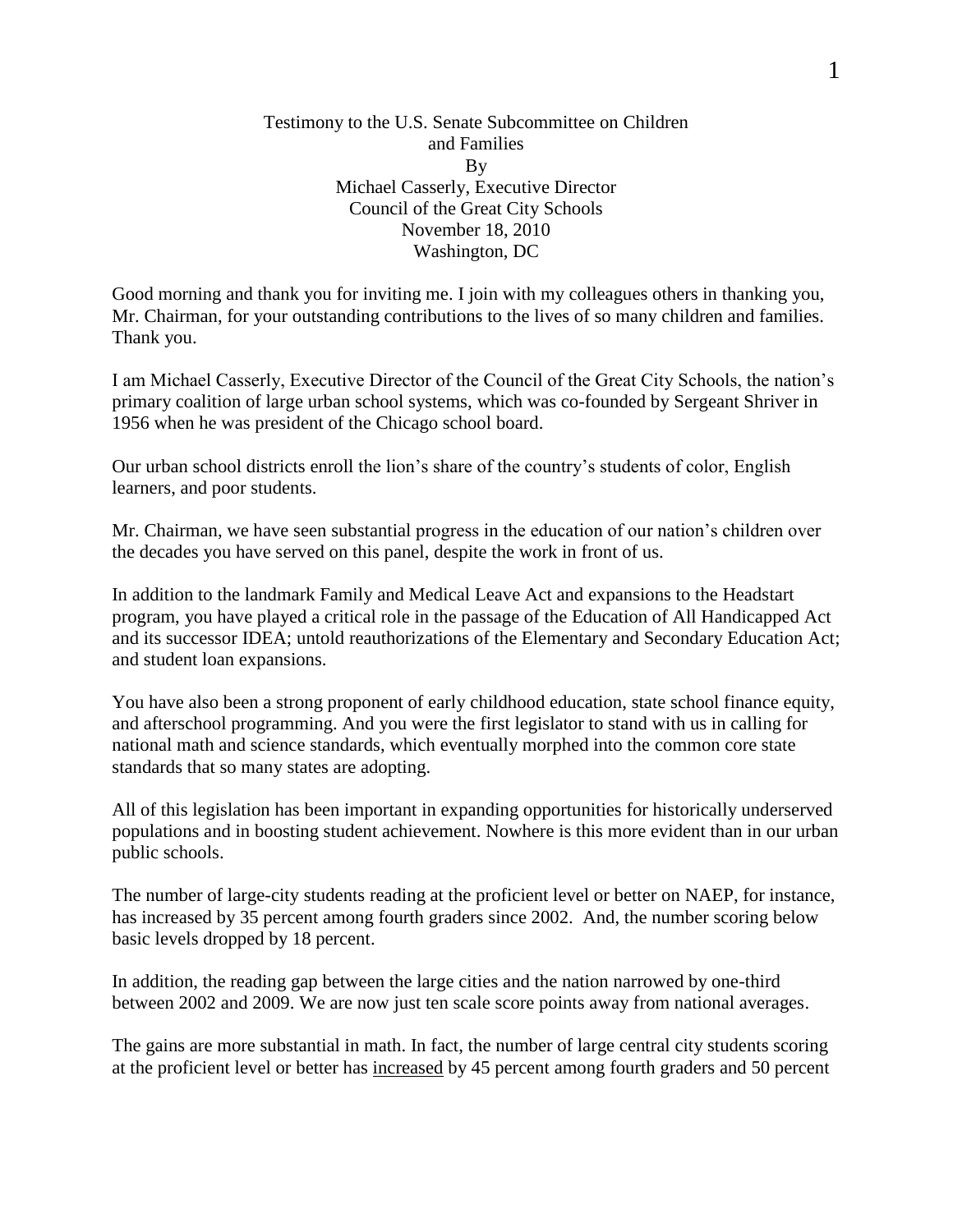among eighth graders. And we have decreased the number of students scoring below basic levels by 24 percent.

Between 2003 and 2009, our large central city schools have narrowed the gap in math with the nation by 20 percent in both fourth and eighth grades. Still, we know we are far behind and that our racially-identifiable gaps are too wide

Congress and this committee, in particular, should feel proud of its work over many years, because it set the stage for these academic gains.

In fact, Congress has been especially effective in articulating issues and defining priorities, and then building a legislative infrastructure around those priorities, including an emphasis on the instruction of poor children, students with disabilities, and English learners.

Congress has also been particularly effective in targeting its scarce resources on school districts with the largest concentrations of need. This targeting of funds has been critical to the ability of struggling schools to overcome the effects of poverty and other barriers.

The nation's urban schools have benefitted from this targeting and have used these dollars to help spur the gains I just described. The federal government's continued support for the concentration of limited dollars on high-need communities is one of the wisest investments it can make.

The federal government's work to ensure civil rights and conduct research on what works in education has also been important.

Finally, Congress's efforts to build more accountability into public education have also been critical.

But, there is still considerably more work to do.

Research, in particular, needs to be expanded to better support school systems that are facing special challenges they can't solve by themselves, including new research on adolescent literacy, English acquisition, reading comprehension, and teacher quality—to name but a few.

There are also new national educational priorities that Congress should consider as it moves forward. Despite our rhetorical attention to science, for example, the nation's efforts in this area lack coherence and direction. Congress could change that.

At one point, Congress also made dropout prevention a legislative priority, but abandoned its program. The nation, however, continues to lose too many young people before they attain a high school diploma.

During the reauthorization of E.S.E.A., Congress should consider focusing on dropout prevention—along with secondary school reform.